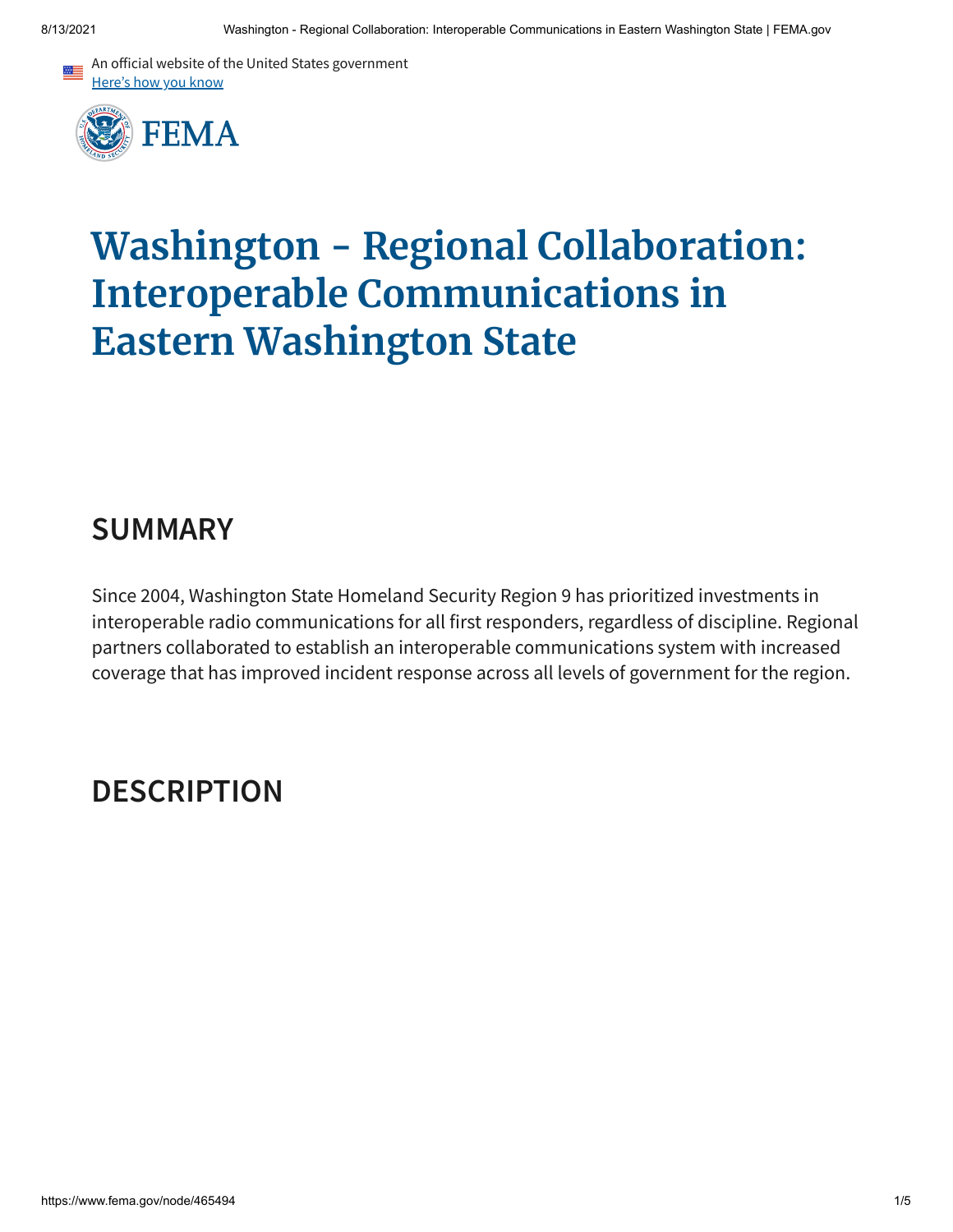

**Figure 1:** Coordinated communications between regional, Federal, and international partners are key to securing Region 9's vast territory.

Washington State Homeland Security Region 9 comprises 25 percent of the state's land mass, includes ten counties and the state's 2nd largest city (Spokane), and is geographically larger than eight US states. The region shares domestic borders with Oregon and Idaho, an international border with Canada, and includes three tribes. The geographic expansiveness of the region's territory and the diversity of agencies operating in the area motivated Region 9 to invest in interoperable communications improvements to support interagency coordination during emergencies.

Beginning in 2004, Region 9 used Federal grant money as start-up capital for land-mobile radio purchases, improvements to the radio coverage network, and other communications infrastructure upgrades. Region 9 has regularly invested in communications equipment to ensure full compatibility across regional partners, regardless of changes in technology. Region 9 also collaborated with The Royal Canadian Mounted Police, Customs and Border Patrol, tribal emergency managers, and response officials from neighboring states to develop incident coordination and communication plans. Standardized regional plans are critical as stakeholders rely on one another for mutual aid in major incidents.

The Lessons Learned Information Sharing Program defines Innovative Practice as successful and innovative procedures, techniques, or methods developed and/or implemented by the emergency management or response community to adapt to changing circumstances that others may wish to emulate.

As a result of improved system coverage and increased communications interoperability among regional partners, Region 9 has demonstrated effective multi-discipline response to a number of real-world incidents: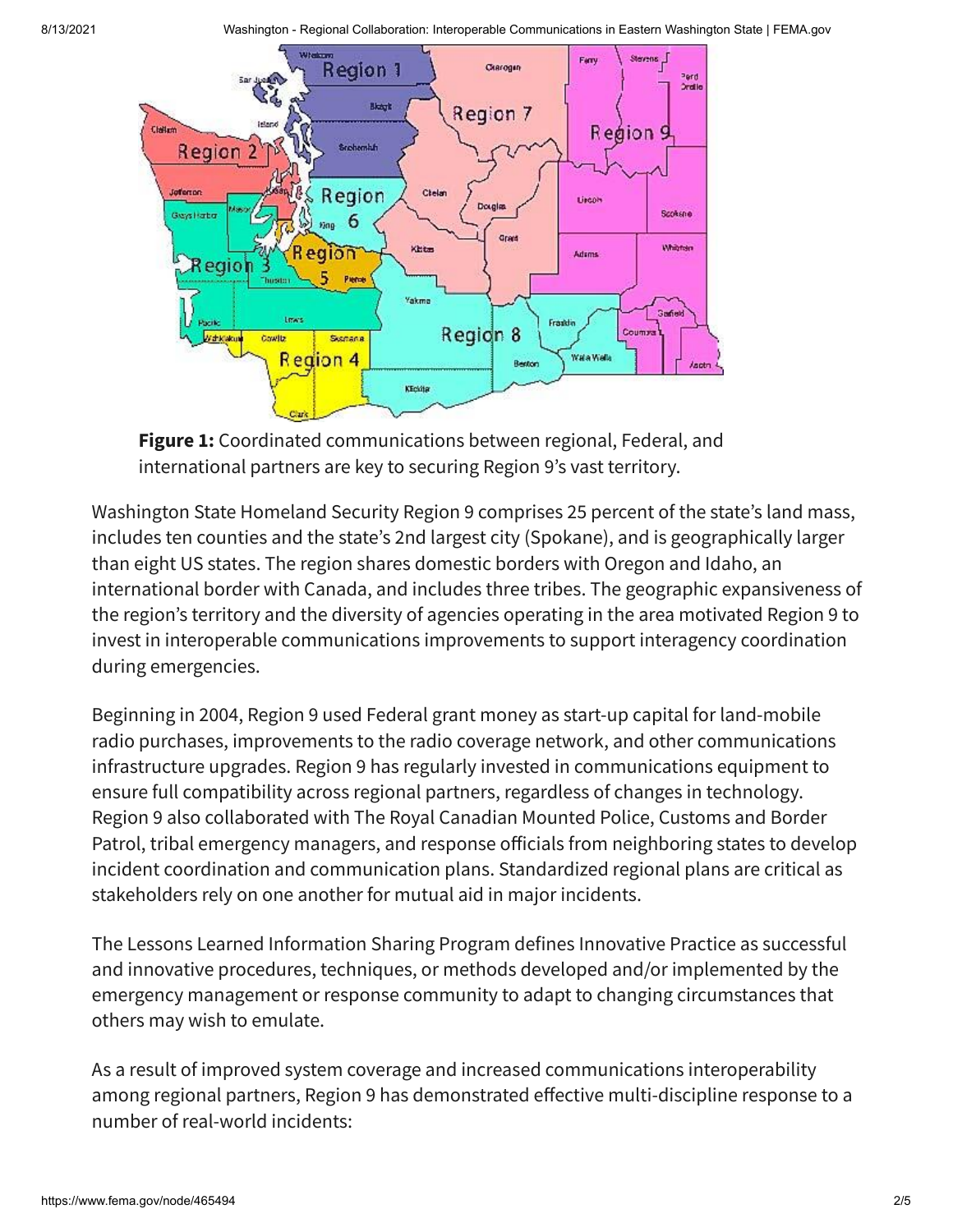

**Figure 2:** Mobile communications vehicle used to provide shelter and operational space for coordinated on-site incident response.

- During the 2005 School Fire—the largest wildfire in the continental United States that year—Region 9 coordinated the movement of more than 1,600 first responders to bring the 52,000-acre blaze under control in days. Improvements to the communications infrastructure allowed firefighters from multiple jurisdictions to communicate throughout the response. Prior to Region 9's communications upgrades, the region's steep mountains and deep canyons blocked communications between firefighters during responses.
- The Colville Tribe in northwest Region 9 was able to request and receive immediate assistance from a variety of Federal, state, and local responders during a severe wind storm in 2012. Interoperable emergency communications channels allowed the tribe to convey the location of isolated, elderly residents in need of immediate medical assistance.
- Shorter response times because of interoperable communications among first responders were critical during the 2011 attempted bombing of a Martin Luther King Day parade in Spokane, WA. The coordinated response by police, fire, and medical personnel cleared downtown Spokane of parade-goers while bomb squads dismantled a backpack bomb.

### **INVESTMENT INFORMATION**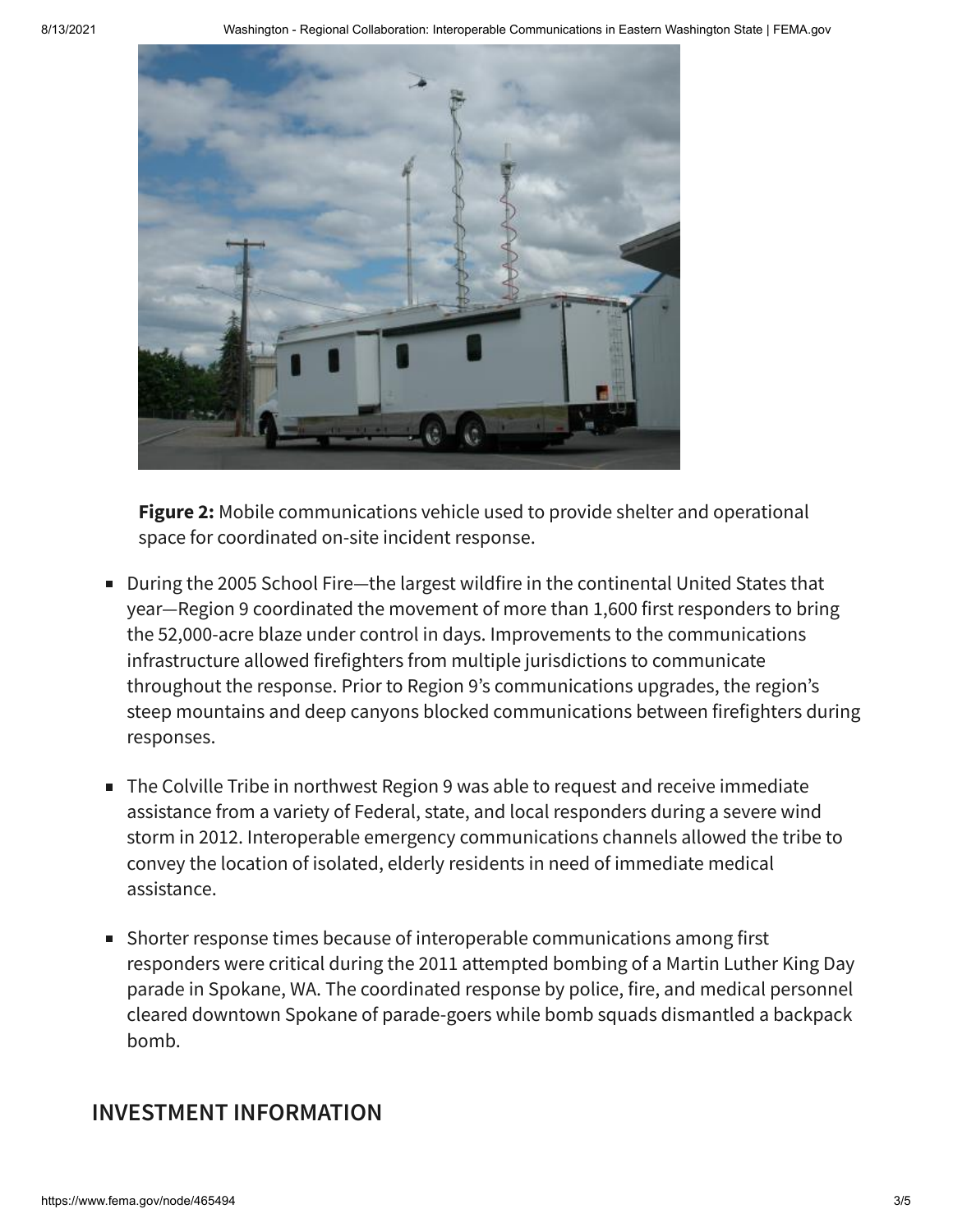Region 9 has invested more than \$5 million in Homeland Security Grant Program (HSGP) funding into interoperable communications projects since 2004. The Region used the funds as seed money and selected investments whose maintenance and sustainment would be supported only with state or local funding.

### **REFERENCES**

#### **2005 School Wildfire:**

[http://www.historylink.org/index.cfm?DisplayPage=output.cfm&file\\_id=7685](http://www.historylink.org/index.cfm?DisplayPage=output.cfm&file_id=7685)

#### **2011 Spokane Attempted MLK Day Bombing:**

[http://seattletimes.com/html/localnews/2014443763\\_spokanebomb10m.html](http://seattletimes.com/html/localnews/2014443763_spokanebomb10m.html)

#### **Colville Tribe Wind Storm:**

[http://www.grandcoulee.com/story/2012/07/25/news/storm-](http://www.grandcoulee.com/story/2012/07/25/news/storm-%20rips-through-the-region/878.html) rips-through-theregion/878.html

#### **Washington Homeland Security Region 9:**

<http://www.spokanecounty.org/emergencymgmt/content.aspx?c=2574>

#### **Tags:**

**[Region](https://www.fema.gov/content?type=All&field_related_locations_target_id=49214) 9 • [Washington](https://www.fema.gov/content?type=All&field_related_locations_target_id=49351) • [Preparedness](https://www.fema.gov/content?type=All&field_keywords_target_id=49909) • [Innovative](https://www.fema.gov/content?type=All&field_keywords_target_id=50658) Practice Paper • [Wildfire](https://www.fema.gov/content?type=All&field_keywords_target_id=49472)** 

Last updated February 11, 2021

[Accessibility](https://www.fema.gov/accessibility) [Accountability](https://www.fema.gov/about/reports-and-data/annual-reports) [Careers](https://www.fema.gov/careers) [Contact](https://www.fema.gov/about/contact) Us [FOIA](https://www.fema.gov/foia) [Glossary](https://www.fema.gov/about/glossary) No [FEAR](https://www.fema.gov/about/organization/equal-rights/no-fear-act) Act [Plug-Ins](https://www.fema.gov/about/website-information/plug-ins) [Privacy](https://www.fema.gov/about/privacy-policy) Report [Disaster](https://www.fema.gov/about/organization/security/disaster-fraud) Fraud Website [Information](https://www.fema.gov/about/website-information) [DHS.gov](https://dhs.gov/) [USA.gov](https://usa.gov/) [Inspector](https://www.oig.dhs.gov/) General